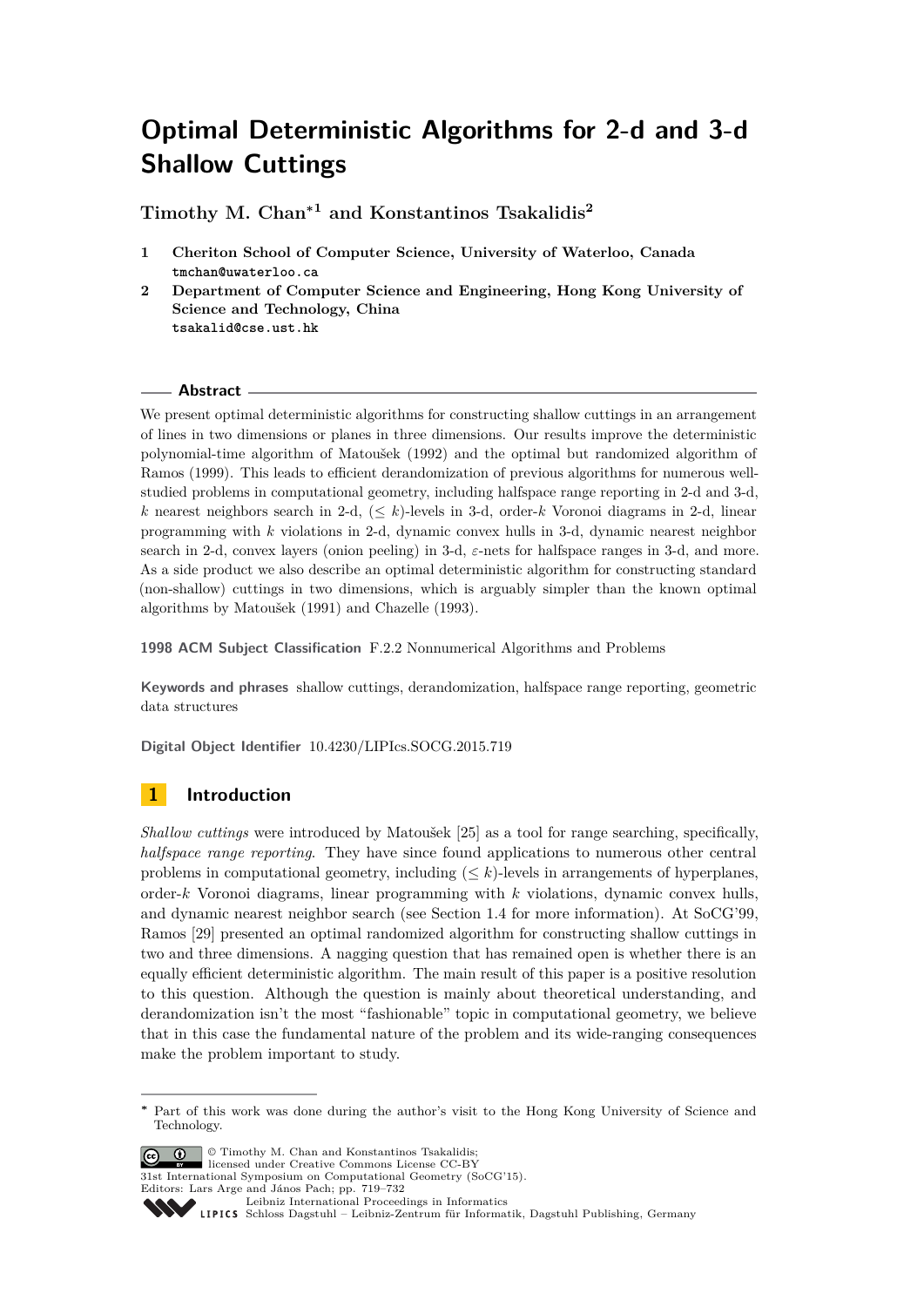## **1.1 Standard Cuttings**

▶ **Definition 1.** Let *H* be a set of *n* hyperplanes in  $\mathbb{R}^d$ . Given a parameter  $r \in [1, n]$  and a region  $L \subseteq \mathbb{R}^d$ , a  $\frac{1}{r}$ -cutting for *H* covering *L* is a set of interior-disjoint simplices (cells) such that

(i) the interior of every cell intersects at most  $\frac{n}{r}$  hyperplanes of *H*, and

**(ii)** the union of the cells covers *L*.

The *conflict list*  $H_{\Delta}$  of a cell  $\Delta$  is the set of (at most  $\frac{n}{r}$ ) hyperplanes of *H* that intersect  $\Delta$ . The *size* of the cutting is the number of its cells.

Cuttings are a fundamental tool in geometric divide-and-conquer. In the default "standard" setting, a cutting covers all of  $\mathbb{R}^d$ , i.e.,  $L = \mathbb{R}^d$ .

Random sampling techniques by Clarkson [\[16\]](#page-10-0) and Haussler and Welzl [\[21\]](#page-11-2) imply the existence of (standard)  $\frac{1}{r}$ -cuttings of size  $O((r \log r)^d)$ . Chazelle and Friedman [\[15\]](#page-10-1) refined the bound to  $O(r^d)$ , which is optimal. (In the 2-d case, there is a simple alternative proof based on *levels* by Matoušek [\[23\]](#page-11-3).)

Considerable effort was spent in finding efficient deterministic algorithms to construct such an optimal-size cutting. Even the 2-d case turned out to be a challenge. At SoCG'89, Matoušek [\[23\]](#page-11-3) presented an  $O(nr^2 \log r)$ -time algorithm for  $d = 2$ . At the same conference, Agarwal [\[4\]](#page-10-2) (see also his PhD thesis [\[5\]](#page-10-3)) presented an  $O(nr \log n \log^{3.33} r)$ -time algorithm for  $d = 2$ . In a subsequent paper, Matoušek [\[24\]](#page-11-4) improved the deterministic time bound to  $O(nr)$ for  $d = 2$ , which is optimal if the algorithm is required to output the conflict lists of all the cells (since the worst-case total size of the conflict lists is  $\Theta(r^2 \cdot \frac{n}{r}) = \Theta(nr)$ ). Matoušek's later paper also described a deterministic  $O(nr^{d-1})$ -time algorithm for any constant dimension *d*, which is again optimal if we need to output all conflict lists, but this result holds under the restriction that *r* is not too big, i.e.,  $r < n^{1-\delta}$  for some constant  $\delta > 0$ . Finally, Chazelle [\[14\]](#page-10-4) obtained a deterministic  $O(nr^{d-1})$ -time algorithm without any restriction on *r* for all constant dimensions *d*. All of these deterministic algorithms are complicated and/or make use of advanced derandomization techniques such as *ε-approximations* [\[21\]](#page-11-2).

### **1.2 Shallow Cuttings**

Given a point *p*, the *level* of *p* in *H* is the number of hyperplanes of *H* that are below *p*. We define  $L_{\leq k}(H)$  to be the  $(\leq k)$ *-level*, i.e., the region of all points with level in *H* at most *k*. A *shallow cutting* is a variant of the standard cutting that is required to cover only points that are "shallow", i.e., have small levels.

**Definition 2.** Given parameters  $k, r \in [1, n]$ , a  $k$ -shallow  $\frac{1}{r}$ -cutting is a  $\frac{1}{r}$ -cutting for  $L_{\leq k}(H)$ .

We concentrate on the most important case of  $k = \Theta(\frac{n}{r})$ , which is sufficient for all of the applications encountered; in fact, shallow cuttings for any value of *k* can be reduced to this case—see the remarks in Section [5.](#page-9-0) Matoušek [\[25\]](#page-11-0) proved the existence of a  $\Theta(\frac{n}{r})$ -shallow  $\frac{1}{r}$ -cutting of size  $O(r^{\lfloor d/2 \rfloor})$ , which is smaller than the  $O(r^d)$  bound for standard  $\frac{1}{r}$ -cuttings and is optimal in the worst case. In particular, for  $d \in \{2, 3\}$ , the size is  $O(r)$ .

In the same paper, Matoušek presented a deterministic algorithm that can construct such a shallow cutting in polynomial time; the running time improves to  $O(n \log r)$  but only when *r* is small, i.e.,  $r < n^{\delta}$  for a sufficiently small constant  $\delta$ . Later, Ramos [\[29\]](#page-11-1) presented a complicated randomized algorithm for  $d = 3$  (and hence  $d = 2$  as well) with  $O(n \log n)$ expected running time to construct not just a single shallow cutting, but a hierarchy of *O*(log *n*) such shallow cuttings for all *r*'s forming a geometric sequence from 1 to *n*. (Such a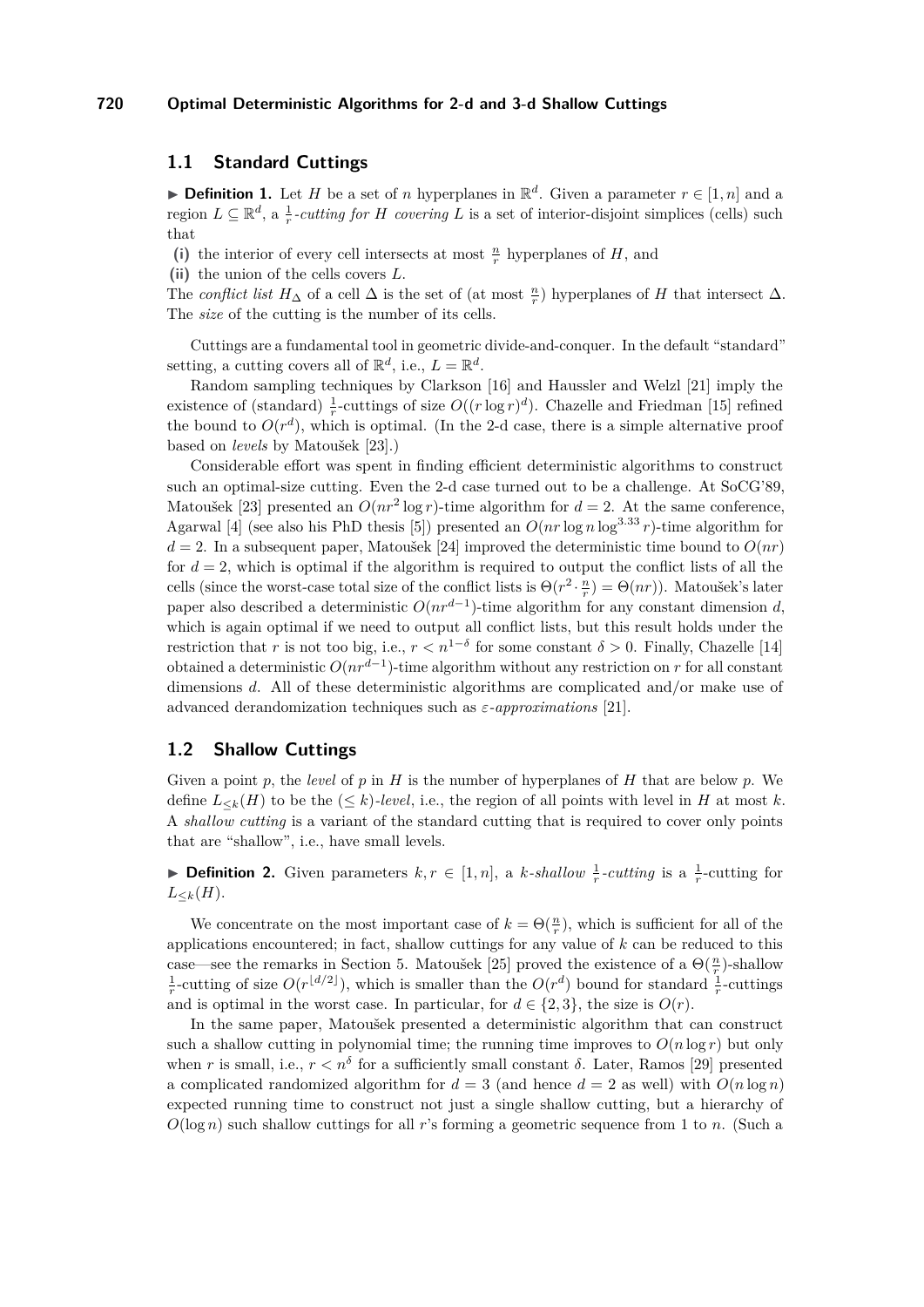hierarchy is useful in certain applications.) Recently, at SODA'14, Afshani and Tsakalidis [\[3\]](#page-10-5) managed to achieve the same bound deterministically, albeit only for an orthogonal variant of the problem where the input objects are orthants in  $\mathbb{R}^3$  (which nonetheless has applications to *dominance range reporting*); subsequently, Afshani et al. [\[2\]](#page-10-6) improved the time bound for a single shallow cutting to  $O(n \log \log n)$  in the word RAM model. The case of orthants is indeed a special case, as orthants can be mapped to halfspaces via a certain transformation [\[12\]](#page-10-7).

# **1.3 Our Contributions**

We present deterministic algorithms to construct a  $\Theta(\frac{n}{r})$ -shallow  $\frac{1}{r}$ -cutting of size  $O(r)$  for  $d \in \{2,3\}$  in  $O(n \log r)$  time, which is optimal in a comparison-based model (the default model in this paper). Like Ramos' randomized algorithm [\[29\]](#page-11-1), our algorithms can in fact construct a hierarchy of such shallow cuttings for all *r*'s in a geometric sequence, along with the conflict lists of all cells, in  $O(n \log n)$  total time. (Note that for our 3-d algorithm, we do not insist the cutting in one layer of the hierarchy be nested inside the cutting in the next layer.)

Considering how involved known deterministic algorithms for standard cuttings are, we are happy to report that the new results are not complicated to derive. All the needed background is provided in Section [2;](#page-4-0) no advanced derandomization techniques are used. The main algorithms are describable in a few lines, as seen in Sections [3](#page-5-0) and [4,](#page-7-0) although their analyses are not trivial.

Like in Chazelle's cutting algorithm [\[14\]](#page-10-4), we will construct the hierarchy layer by layer, refining the shallow cutting in the previous layer to obtain the shallow cutting in the next layer. A naive implementation would cause an amplification of the constant factor in the cutting size bound, which may "blow up" after logarithmically many iterations. Chazelle used *ε*-approximations and *sparse ε-nets* to refine the cutting in each cell, and controlled the blow-up by charging cost to some easily summable quantity (namely, the number of vertices inside the cell). We replace  $\varepsilon$ -approximations and sparse  $\varepsilon$ -nets with the more elementary techniques by Megiddo and Dyer [\[28,](#page-11-5) [17\]](#page-10-8). We use a brute-force search to find the best way to refine the cutting in each cell, and control the blow-up by bounding cost in terms of the cost of an optimal cutting—this strategy is reminiscent of the analysis of approximation algorithms or PTASes (although we do not explicitly design an approximation algorithm to find the minimum-size cutting).

The strategy works beautifully in 2-d, but the constant-factor blow-up becomes tougher to deal with in 3-d, because cost of substructures along the cell boundaries becomes nonnegligible. To tackle this issue, we borrow an idea from a different paper by Ramos [\[30\]](#page-11-6), of using planar graph separators to group cells into regions, which we call "supercells", so that the total size of the boundaries of the supercells is reduced. (Ramos originally applied this idea to obtain an optimal deterministic algorithm for the 3-d diameter problem and for computing lower envelopes of certain bivariate surfaces in 3-d, but did not consider shallow cuttings in that paper. Also, the details of his algorithms appear more complicated, using *ε*-nets and supercells of size  $n^{\delta}$ , whereas we use only supercells of constant size.)

In the appendix, we show that our ideas can also lead to a new presentation of a deterministic  $O(nr)$ -time algorithm for constructing standard  $\frac{1}{r}$ -cuttings in 2-d. This may be of independent pedagogical interest, considering the long line of previous complicated algorithms.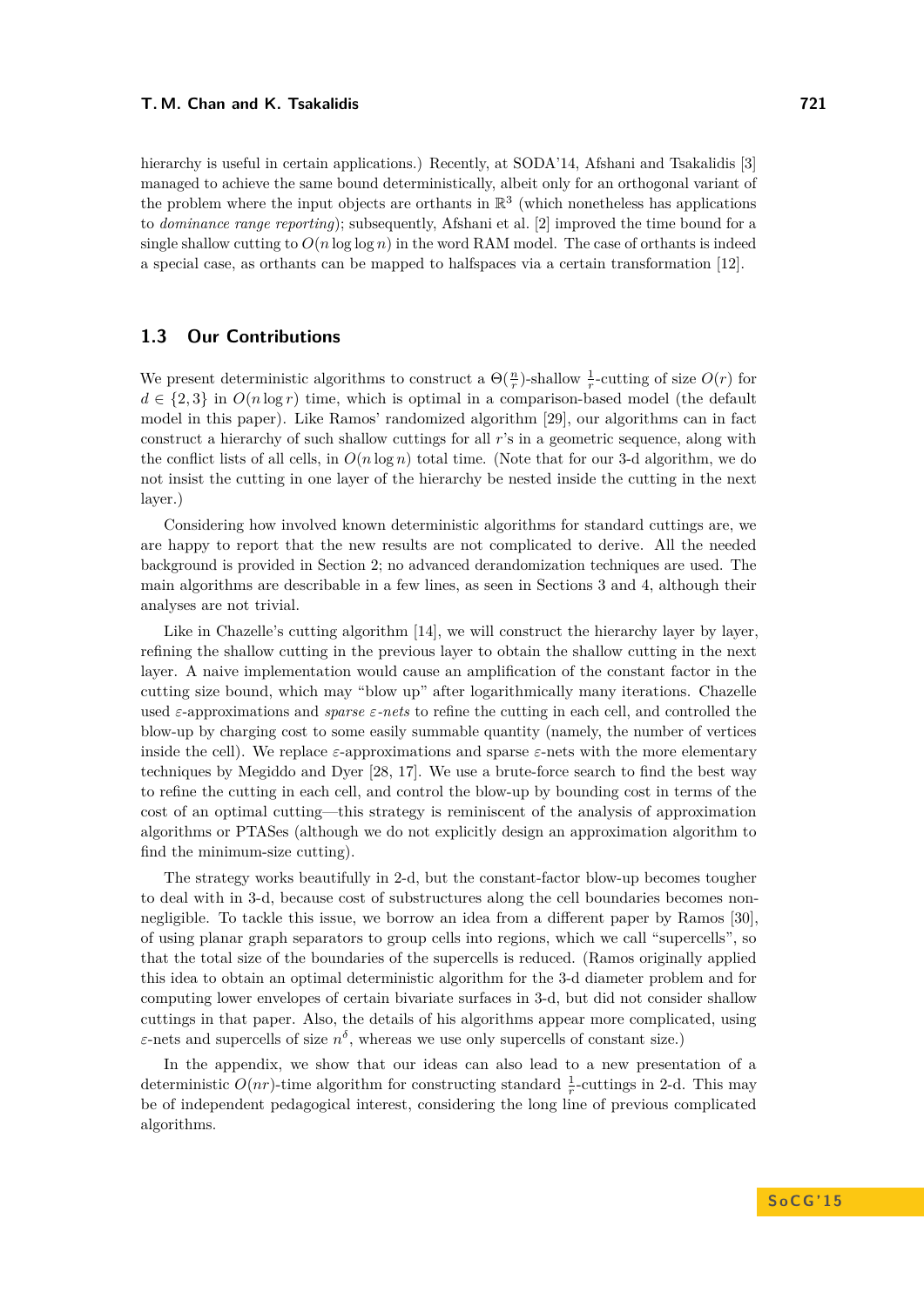# <span id="page-3-0"></span>**1.4 Applications**

As mentioned, shallow cuttings are important because of their numerous applications. Below we list some of the specific implications of our new 2-d and 3-d deterministic algorithms.

**1.** The first optimal deterministic  $O(n \log n)$ -time algorithm to preprocess a set of *n* points in  $\mathbb{R}^3$  into an  $O(n)$ -space data structure, so that we can answer a *halfspace range reporting* query (i.e., report all *k* points that lie within any given halfspace) in  $O(\log n + k)$  time. This result follows from the work of Afshani and Chan [\[1\]](#page-10-9), which was almost deterministic except for the invocation of Ramos' algorithm to construct a shallow cutting during preprocessing.

By a standard lifting transformation, the same result holds for *circular range reporting* in R 2 (reporting all *k* points that lie inside any given circle) and *k nearest neighbors search* in  $\mathbb{R}^2$  (reporting all  $k$  nearest neighbors to a given point, in arbitrary order, under the Euclidean metric).

- **2.** The first optimal deterministic  $O(n \log n + nk^2)$ -time algorithm to construct the  $(\leq k)$ *level* of an arrangement of *n* planes in  $\mathbb{R}^3$ . This result follows from the work of Chan [\[9\]](#page-10-10), which previously required randomization.
- **3.** The currently fastest deterministic  $O(n \log n + nk \cdot t(k))$ -time algorithm for constructing the *k*-th order Voronoi diagram of *n* points in  $\mathbb{R}^2$ . Here,  $t(\cdot)$  denotes the (amortized) update and query time complexity for the 2-d dynamic convex hull problem (under gift-wrapping queries). We have  $t(k) = O(\log k \log \log k)$  [\[7\]](#page-10-11), or better still,  $t(k) = O(\log k)$  [\[8\]](#page-10-12) if one has confidence in the over-100-page proof in the latter paper. This result again follows from the work of Chan [\[9\]](#page-10-10). Compare the result with Ramos' randomized  $O(n \log n + nk2^{O(\log^* k)})$ time algorithm [\[29\]](#page-11-1).
- **4.** A deterministic  $O((n+k^2)\log k)$ -time algorithm for 2-d linear programming with at most *k violations* (i.e., given a set of *n* halfspaces, find the point that lies inside all but *k* of the halfspaces and is extreme along a given direction). This result follows from another work of Chan [\[10\]](#page-10-13), which was almost deterministic except for the construction of a 2-d shallow cutting in one step.
- **5.** The first deterministic data structure for *dynamic 3-d convex hull* with polylogarithmic amortized update and query time, namely,  $O(\log^3 n)$  amortized insertion time,  $O(\log^6 n)$ amortized deletion time, and  $O(\log^2 n)$  time for a gift-wrapping query. This result follows from another work of Chan [\[11\]](#page-10-14), which was almost deterministic except for the construction of a hierarchy of 3-d shallow cuttings during certain update operations. This result itself spawns countless additional consequences, for example, to *dynamic 2-d smallest enclosing circle*, *dynamic 2-d bichromatic closest pair*, *dynamic 2-d diameter*, *dynamic 2-d Euclidean minimum spanning tree*, *3-d convex layers (onion peeling)*, output-
- sensitive construction of 3-d *k-levels*, and so on. **6.** A deterministic data structure for *dynamic 2-d halfspace range reporting* with  $O(\log^{6+\epsilon} n)$ amortized update time and  $O(\log n + k)$  query time for any fixed  $\varepsilon > 0$ . In 3-d, the query time increases to  $O(\log^2 n/\log \log n + k)$ . This result follows from yet another work of Chan [\[11\]](#page-10-14), which was almost deterministic except for the construction of a hierarchy of shallow cuttings during certain update operations.
- **7.** A deterministic  $O(n \log r)$ -time algorithm to construct a  $\frac{1}{r}$ -net of size  $O(r)$  for *n* points in R <sup>3</sup> with respect to halfspace ranges. This application actually appeared in Matoušek's original paper on shallow cuttings [\[25\]](#page-11-0). There, he was interested in proving existence of  $O(r)$ -size nets, but with our shallow cutting algorithm, the deterministic time bound follows. (Roughly speaking, in the dual, we construct a  $\frac{n}{r}$ -shallow  $O(\frac{1}{r})$ -cutting, construct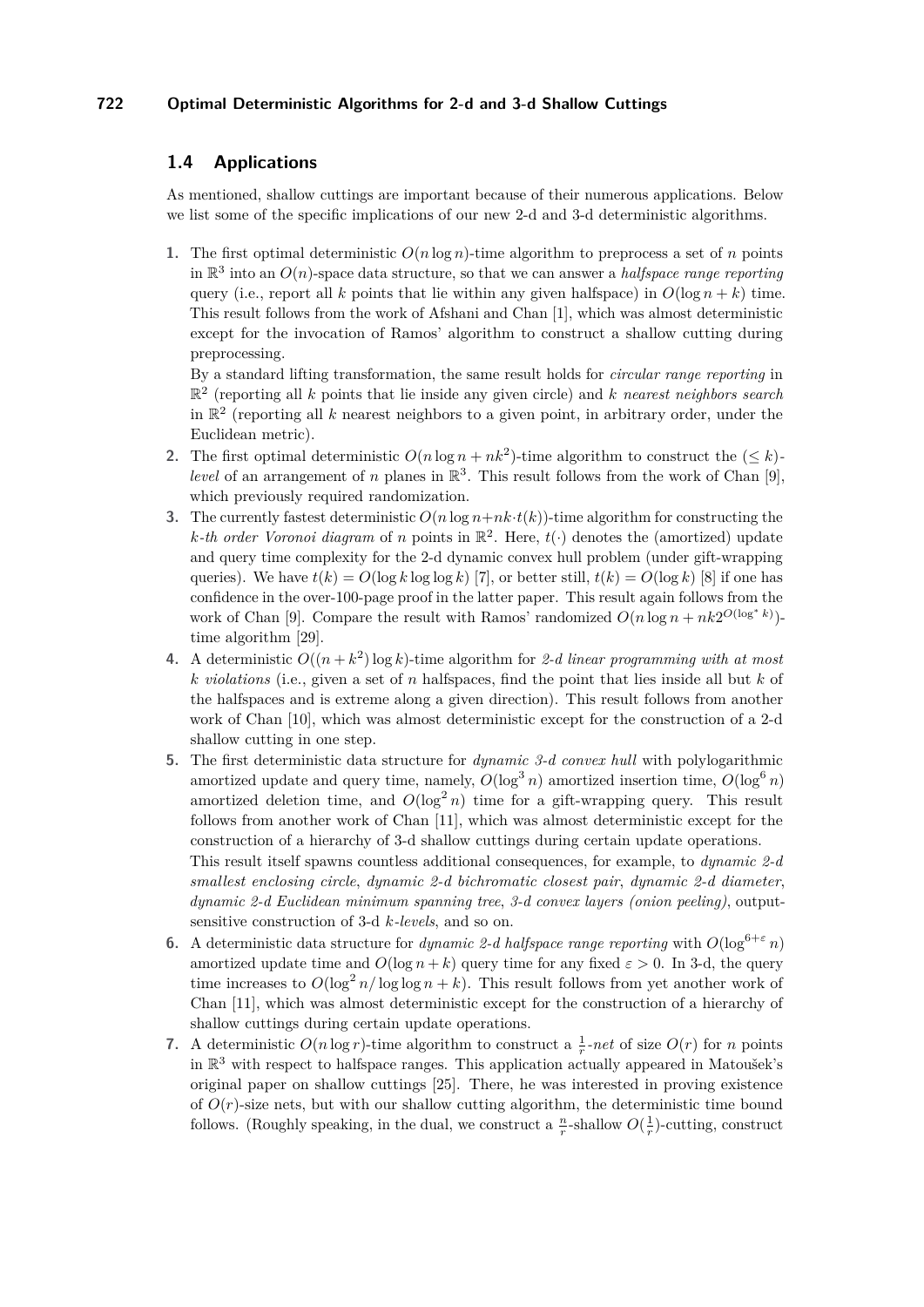an *ε*-cutting within each cell for a sufficiently small constant  $\varepsilon$ , and output an arbitrary plane passing below each subcell.) Of course, *ε*-nets are well known and central to combinatorial and computational geometry. Previously, there were deterministic  $nr^{O(1)}$ -time algorithms (e.g., see a recent note [\[20\]](#page-10-15)), and an  $O(n \log r)$ -time algorithm but only when *r* is small, i.e.,  $r < n^{\delta}$  for some constant  $\delta$  [\[25\]](#page-11-0).

By a standard lifting transformation, the same result holds for  $\varepsilon$ -nets for points in  $\mathbb{R}^2$ with respect to circular disk ranges.

### <span id="page-4-0"></span>**2 Preliminaries**

It will be more convenient to work with the parameter  $K := \frac{n}{r}$  instead of *r*. For brevity, a *k*-shallow  $\frac{K}{n}$ -cutting will be referred to as a  $(k, K)$ -shallow cutting. It satisfies the properties that (i) each cell intersects at most *K* hyperplanes, and (ii) the cells cover  $L_{\leq k}(H)$ . Our goal is to compute a  $(k, \Theta(k))$ -shallow cutting of size  $O(\frac{n}{k})$ .

For a set *V* of points in  $\mathbb{R}^d$ , we denote by  $UH(V)$  the region underneath the *upper huli* of *V*. We define the *vertical decomposition*  $VD(V)$  to be the set of interior-disjoint cells covering  $UH(V)$ , such that each cell is bounded from above by a different face of  $UH(V)$ , is bounded from the sides by vertical *walls*, and is unbounded from below. For example, in 2-d, the boundary of  $UH(V)$  is a concave chain; a cell in  $VD(V)$  is bounded by an edge of  $UH(V)$  and two walls (downward vertical rays). In 3-d, the boundary of  $UH(V)$  is a concave polygonal surface with triangular faces; a cell in  $VD(V)$  is bounded by a triangle and three walls (trapezoids that are unbounded from below).

In the studied dimensions  $d \in \{2, 3\}$ , we find it simpler to work with the following equivalent form of shallow cuttings:

▶ **Definition 3.** Given parameters  $k, K \in [1, n]$ , a  $(k, K)$ -shallow cutting for *H* in vertex *form* is a set *V* of points such that

**(i)** every point in *V* has level at most *K*, and

(ii) UH( $V$ ) covers  $L_{< k}(H)$ .

The *conflict list* of a point  $v \in V$  is the set of (at most K) hyperplanes in H that are below v.

A  $(k, K)$ -shallow cutting under the original definition can be transformed into a  $(k, k+K)$ shallow cutting in vertex form simply by letting *V* be the set of vertices of the cells (after pruning cells that do not intersect  $L_{\leq k}(H)$ ). In the reverse direction, a  $(k, K)$ -shallow cutting *V* in vertex form can be transformed to a (*k, dK*)-shallow cutting under the original definition simply by taking VD(*V*), since the conflict list  $H_{\Delta}$  of a cell  $\Delta$  is contained in the union of the conflict lists of the *d* vertices of  $\Delta$ , and thus  $|H_{\Delta}| \leq dK$ . In 2-d and 3-d, the size of  $VD(V)$  is  $O(|V|)$ , and computing  $VD(V)$  takes  $O(|V| \log |V|)$  time by an optimal convex hull algorithm.

From now on, all shallow cuttings will be in vertex form by default.

Our algorithms do not require any advanced derandomization techniques at all. Only three facts are needed (the third is used only for the 3-d case):

<span id="page-4-1"></span>▶ Fact 4 (Constant-Size Cuttings). *Given a set of n lines in*  $\mathbb{R}^2$  *or planes in*  $\mathbb{R}^3$  *and any constant*  $\epsilon > 0$ , a (standard)  $\epsilon$ -cutting of constant size can be computed in  $O(n)$  worst-case *time.*

<span id="page-4-2"></span>▶ Fact 5 (Existence of  $O(\frac{n}{k})$ -Size Shallow Cuttings). *Given a set of n lines in*  $\mathbb{R}^2$  *or planes*  $in \mathbb{R}^3$  and a parameter  $k \in [1, n]$ *, there exists a*  $(k, c_0 k)$ *-shallow cutting (in vertex form) of maximum size*  $c'_0 \frac{n}{k}$ *, for some universal constants*  $c_0$ *,*  $c'_0$ *.*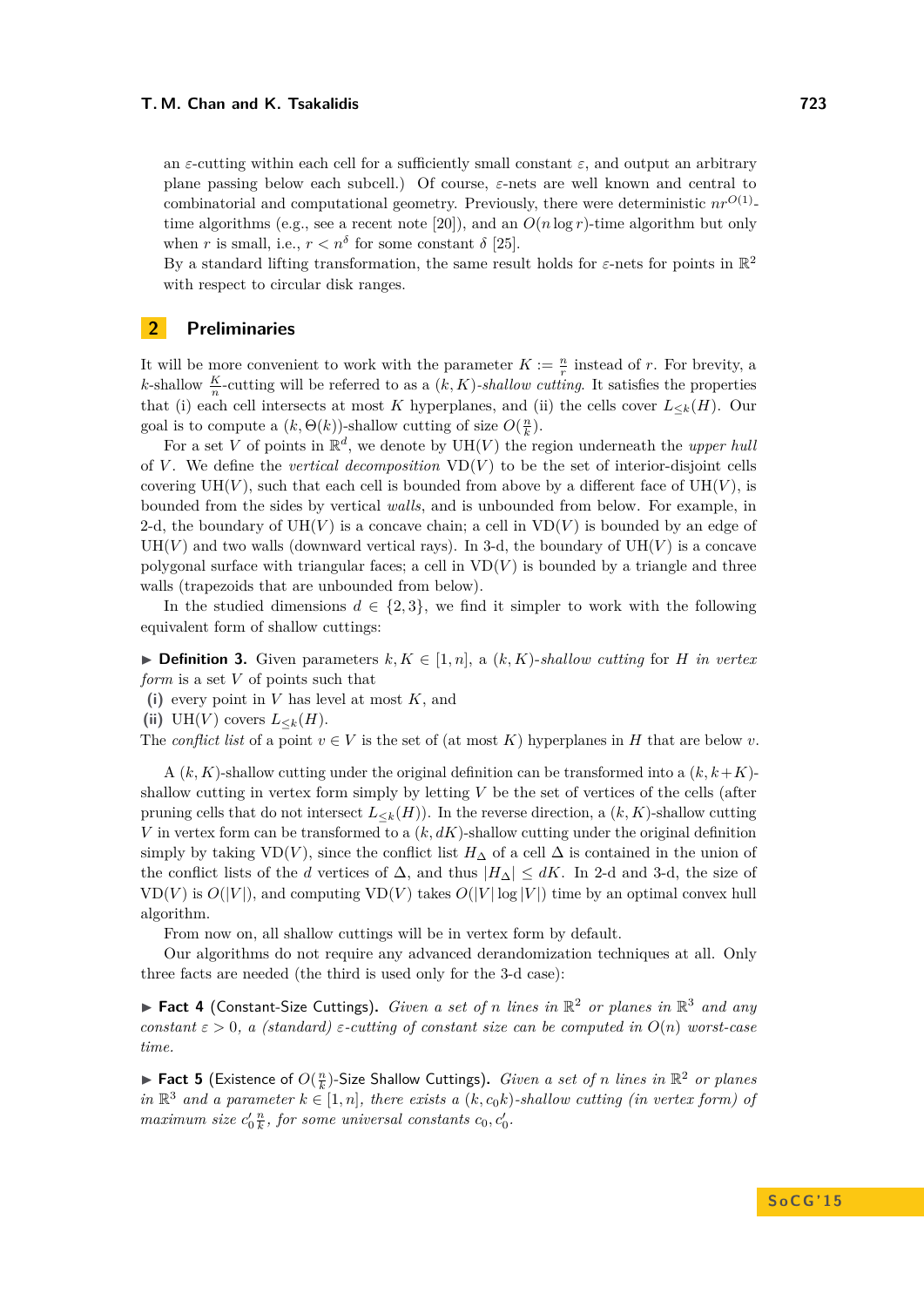<span id="page-5-1"></span>▶ Fact 6 (Planar Graph Separators). *Given a triangulated planar graph with n vertices and a parameter*  $t \in [1, n]$ *, we can group the triangles into at most*  $a_0 \frac{n}{t}$  *connected* regions *where each region contains at most t triangles, and the total number of edges along the boundaries of the regions is at most*  $a'_0 \frac{n}{\sqrt{t}}$  *for some universal constants*  $a_0, a'_0$ *. Such regions can be computed in O*(*n* log *n*) *time.*

Fact [4](#page-4-1) was known in the 1980s even before the term "cutting" was coined. In deriving their linear-time algorithm for 3-d linear programming, Megiddo [\[27\]](#page-11-7) and Dyer [\[17\]](#page-10-8) implicitly gave a linear-time construction of a  $\frac{7}{8}$ -cutting of size 4 in 2-d. Megiddo [\[28\]](#page-11-5) subsequently generalized the construction to *d* dimensions, yielding a  $(1 - 1/2^{2^d-1})$ -cutting of size  $2^{2^{d-1}}$ in linear time. (The cells may not be simplices, but we can triangulate them and the size remains bounded by a constant.) Although these constructions give *ε*-cuttings for one specific constant  $\varepsilon > 0$ , iterating a constant number of times automatically yields  $\varepsilon$ -cuttings for any given constant  $\varepsilon > 0$  in linear time. The size of such a cutting may be suboptimal, but for our purposes, any constant size bound will be sufficient. More powerful techniques based on *ε*-approximations and *ε*-nets [\[21,](#page-11-2) [15\]](#page-10-1) can yield better bounds, but a virtue of Megiddo and Dyer's constructions is that they are completely elementary, relying on linear-time median finding as the only subroutine.

Fact [5](#page-4-2) was proved by Matoušek [\[25\]](#page-11-0) by using Chazelle and Friedman's random sampling techniques [\[15\]](#page-10-1). (In the 2-d case, there is a simpler alternative proof using levels, similar to [\[23\]](#page-11-3) and implicit in one of the proofs in [\[6\]](#page-10-16).) For our purposes, we do not actually need to know how Fact [5](#page-4-2) is proved and do not care about the construction time—we just need the existence of  $O(\frac{n}{k})$ -size shallow cuttings, not for our algorithms themselves but for their analyses.

Fact [6](#page-5-1) is a multiple-regions version [\[18\]](#page-10-17) of the well-known planar graph separator theorem [\[22\]](#page-11-8), as applied to the dual of the given graph. The multiple-regions version follows from the standard version by recursion. The running time  $O(n \log n)$  can actually be reduced to  $O(n)$  [\[19\]](#page-10-18), although we do not need this improvement. A version by Frederickson [\[18\]](#page-10-17) can  $O(n)$  [15], anthough we do not need this improvement. A version by Prederickson [16] can<br>further guarantee that each region has  $O(\sqrt{r})$  boundary edges (Fact [6](#page-5-1) guarantees the same bound but on average only); again, we do not need such an improvement.

# <span id="page-5-0"></span>**3 A 2-d Shallow Cutting Algorithm**

We begin in 2-d and prove the following theorem, from which our main result will follow as a corollary:

<span id="page-5-3"></span>▶ **Theorem 7.** For a set *H* of *n* lines in  $\mathbb{R}^2$ , a parameter  $k \in [1, n]$ , and some suitable *constants*  $B, C, C'$ , given a  $(Bk, CBk)$ -shallow cutting  $V_{\text{IN}}$  *(in vertex form) for H* of size *at most*  $C'$ <sup>*n*</sup><sub>*Bk*</sub> *along with its conflict lists, we can compute a (k, Ck)*-shallow cutting  $V_{\text{out}}$ *(in vertex form) for H of size at most*  $C'$ <sup>*n*</sup><sub>*k*</sub></sub> *along with its conflict lists in*  $O(n + \frac{n}{k} \log \frac{n}{k})$ *deterministic time.*

**Proof.**

**Algorithm.** Let  $\varepsilon$  be a constant to be set later. Our algorithm is conceptually simple:

- <span id="page-5-2"></span>**1.** For each cell  $\Delta$  ∈ VD( $V_{\text{IN}}$ ):
	- **1.1.** Compute by Fact [4](#page-4-1) an  $\varepsilon$ -cutting  $\Gamma_{\Delta}$  for  $H_{\Delta}$  of  $O(1)$  size, where the cells are clipped (and re-triangulated) to lie within  $\Delta$ . Let  $\Lambda_{\Delta}$  be the set of vertices that define the cells of  $\Gamma_{\Delta}$ .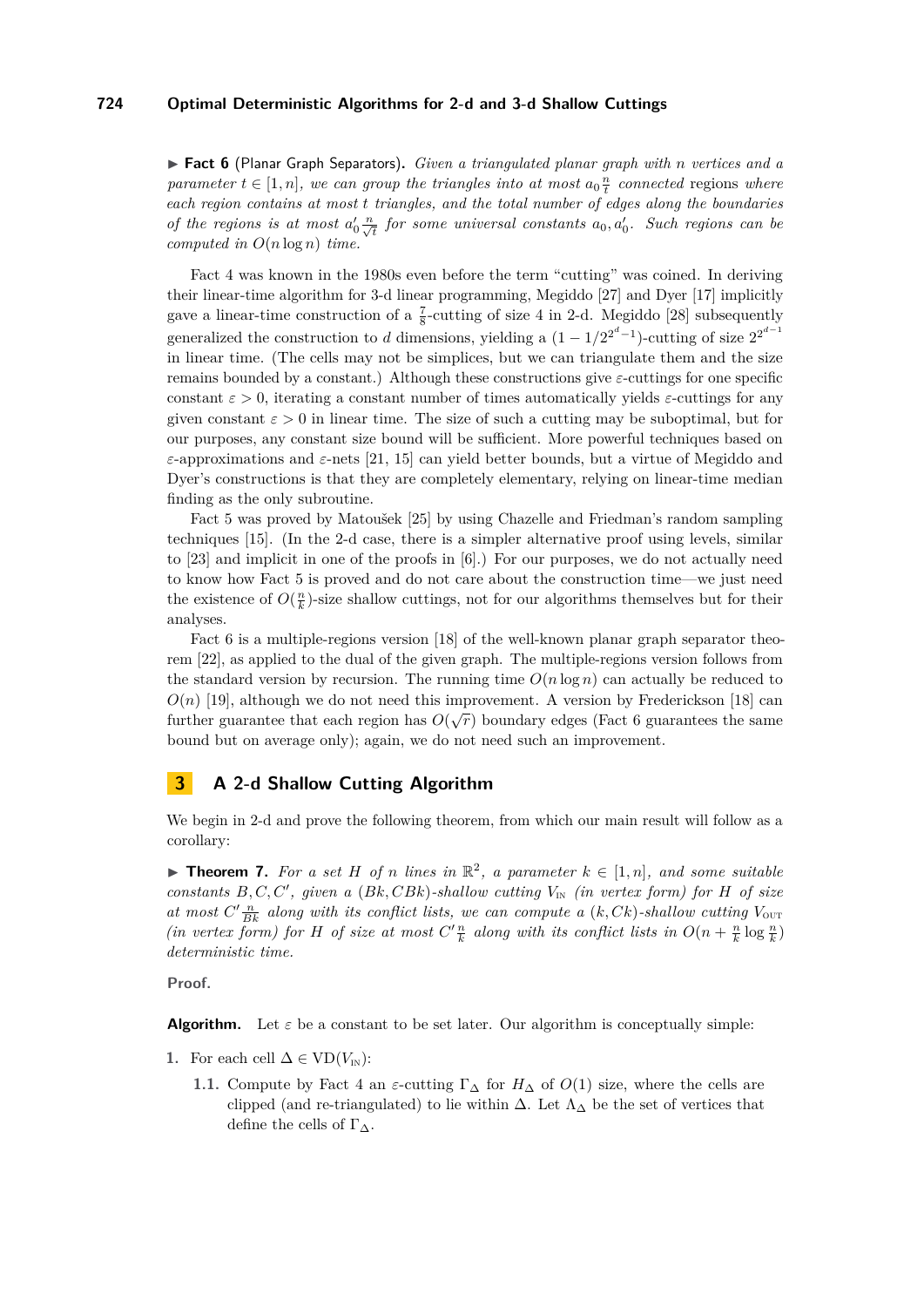- **1.2.** Compute by brute force the *smallest subset*  $V_{\Delta} \subseteq \Lambda_{\Delta}$  such that
	- **(i)** every vertex in *V*<sup>∆</sup> has level in *H*<sup>∆</sup> at most *Ck*, and
	- (ii) UH( $V_{\Delta}$ ) covers all vertices in  $\Lambda_{\Delta}$  that are in  $L_{\leq 2k}(H_{\Delta})$ .
- <span id="page-6-0"></span>**3.** Return  $V_{\text{OUT}} := \bigcup$  $\bigcup_{\Delta \in \text{VD}(V_{\text{IN}})} V_{\Delta}$  and all its conflict lists.

**Complexity.** In Line [1,](#page-5-2) computing  $VD(V_{\text{IN}})$  takes  $O(\frac{n}{k} \log \frac{n}{k})$  time by an optimal convex hull algorithm, since  $|V_{\text{IN}}| \leq C' \frac{n}{Bk} = O(\frac{n}{k})$ . Line [1.](#page-5-2)1 takes time linear in  $|H_{\Delta}|$  by Fact [4,](#page-4-1) for a total of  $\sum_{\Delta \in \text{VD}(V_{\text{IN}})} O(|H_{\Delta}|) = O(C' \frac{n}{Bk} \cdot 2C Bk) = O(n)$  time. For Line [1.](#page-5-2)2, first we determine the level in  $H_{\Delta}$  of every vertex in  $\Lambda_{\Delta}$  by a linear scan over  $H_{\Delta}$ , and then we probe all possible subsets of  $\Lambda_{\Delta}$ . Since  $\Gamma_{\Delta}$  and  $\Lambda_{\Delta}$  have  $O(1)$  size, there are "only"  $O(1)$  subsets to test (although the constant is exponentially bigger) and each subset can be tested for the two stated conditions in  $O(1)$  time. Thus, the whole step takes time linear in  $|H_{\Delta}|$ , which again totals to  $O(n)$ . In Line [3,](#page-6-0) computing  $V_{\text{OUT}}$  takes time linear in the output size. The conflict list of every output vertex in  $V_{\Delta}$  can be computed by a linear scan over  $H_{\Delta}$ , again in  $O(n)$  total time.

**Correctness.** To show that  $V_{\text{OUT}}$  is a correct  $(k, Ck)$ -shallow cutting for *H*, we just check that UH( $V_{\text{OUT}}$ ) covers  $L_{\leq k}(H)$ . This follows since for any point inside a cell of  $\Gamma_{\Delta}$  with level at most *k*, the three vertices of the cell in  $\Gamma_{\Delta}$  have levels at most  $k + \varepsilon |H_{\Delta}| \leq k + \varepsilon (2CBk) = 2k$ by setting the constant  $\varepsilon := \frac{1}{2CB}$ , and are thus covered by UH( $V_{\Delta}$ ).

To bound the size of  $V_{\text{OUT}}$ , we compare it against a  $(2k, 2c_0k)$ -shallow cutting  $V^*$  of size  $c'_0 \frac{n}{2k}$  provided by Fact [5.](#page-4-2) Note that *V*<sup>\*</sup> is covered by  $VD(V_{\text{IN}})$  by picking a constant  $B \geq 2c_0$ , since every vertex in  $V^*$  has level at most  $2c_0k$ , and  $VD(V_{\text{IN}})$  covers  $L_{\leq Bk}(H)$ .

We render  $V^*$  comparable to  $V_{\text{OUT}}$  by modifying  $V^*$  in two steps (we emphasize that these steps are not part of the algorithm but are for the correctness proof only):

- First, we *chop*  $UH(V^*)$  at the walls of the cells of  $VD(V_{\text{IN}})$ . A new vertex is formed at each wall; we create two copies of each such vertex (one assigned to each of the two incident cells of  $VD(V_{\text{IN}})$  and add them to  $V^*$ . (See Figure [1.](#page-7-1)) For each cell  $\Delta \in VD(V_{\text{IN}})$ , let  $V^*_{\Delta} := V^* \cap \Delta$ . Then (i) every vertex in  $V^*_{\Delta}$  (including the extra vertices added) has level at most  $4c_0k$ , and (ii)  $UH(V^*_{\Delta})$  is exactly  $UH(V^*)\cap \Delta$  and thus covers  $L_{\leq 2k}(H)\cap \Delta$ . The number of extra vertices added is at most  $2C'\frac{n}{Bk}$ , so the size of  $V^*$  is now at most  $\left(\frac{c_0'}{2}+2\frac{C'}{B}\right)$  $\frac{C'}{B}$ ) $\frac{n}{k}$ .
- Next, for every cell  $\Delta \in \text{VD}(V_{\text{IN}})$ , we *snap* the vertices in  $V_{\Delta}^*$  to the vertices of  $\Gamma_{\Delta}$ , i.e., we replace every vertex  $v \in V^*_{\Delta}$  with the three vertices of the cell in  $\Gamma_{\Delta}$  containing *v*. (See Figure [1.](#page-7-1)) This makes  $V^*_{\Delta} \subseteq \Lambda_{\Delta}$ . Then (i) every vertex in  $V^*_{\Delta}$  now has level at most  $4c_0k + \varepsilon|H_\Delta| \leq 4c_0k + \varepsilon(2CBk) = (4c_0 + 1)k$ , and (ii)  $\text{UH}(V_\Delta^*)$  can only increase in its coverage. The size of  $V^*$  triples to at most  $(\frac{3}{2}c'_0 + 6\frac{C'}{B})$  $\frac{C'}{B}$ ) $\frac{n}{k}$ .

Then Line [1.](#page-5-2)2 guarantees that  $|V_{\Delta}| \leq |V_{\Delta}^*|$  by setting the constant  $C := 4c_0 + 1$ , since the subset  $V^*_{\Delta} \subseteq \Lambda_{\Delta}$  satisfies the two stated conditions and  $V_{\Delta}$  is the smallest such subset. Therefore, totalling over all cells in  $VD(V_{IN})$ , we have  $|V_{OUT}| \leq |V^*| \leq (\frac{3}{2}c'_0 + 6\frac{C'}{B})$  $\frac{C'}{B}$  $\rangle \frac{n}{k} \leq C' \frac{n}{k}$ as desired, by setting the constant  $C' := \frac{\frac{3}{2}c'_0}{1-\frac{6}{B}}$  and picking a constant  $B > 6$ .

▶ **Corollary 8.** For a set *H* of *n* lines in  $\mathbb{R}^2$ , a parameter  $k \in [1, n]$ , and some suitable *constants*  $B, C, C'$ , we can compute a  $(B<sup>i</sup>k, CB<sup>i</sup>k)$ -shallow cutting of size at most  $C'$ <sub> $\frac{n}{B<sup>i</sup>k}$ </sub>, *along with its conflict lists, for all*  $i = 0, 1, \ldots, \log_B \frac{n}{k}$  *in*  $O(n \log \frac{n}{k})$  *total deterministic time.* In particular, we can compute a  $(k, Ck)$ -shallow cutting of size  $O(\frac{n}{k})$  in the stated time.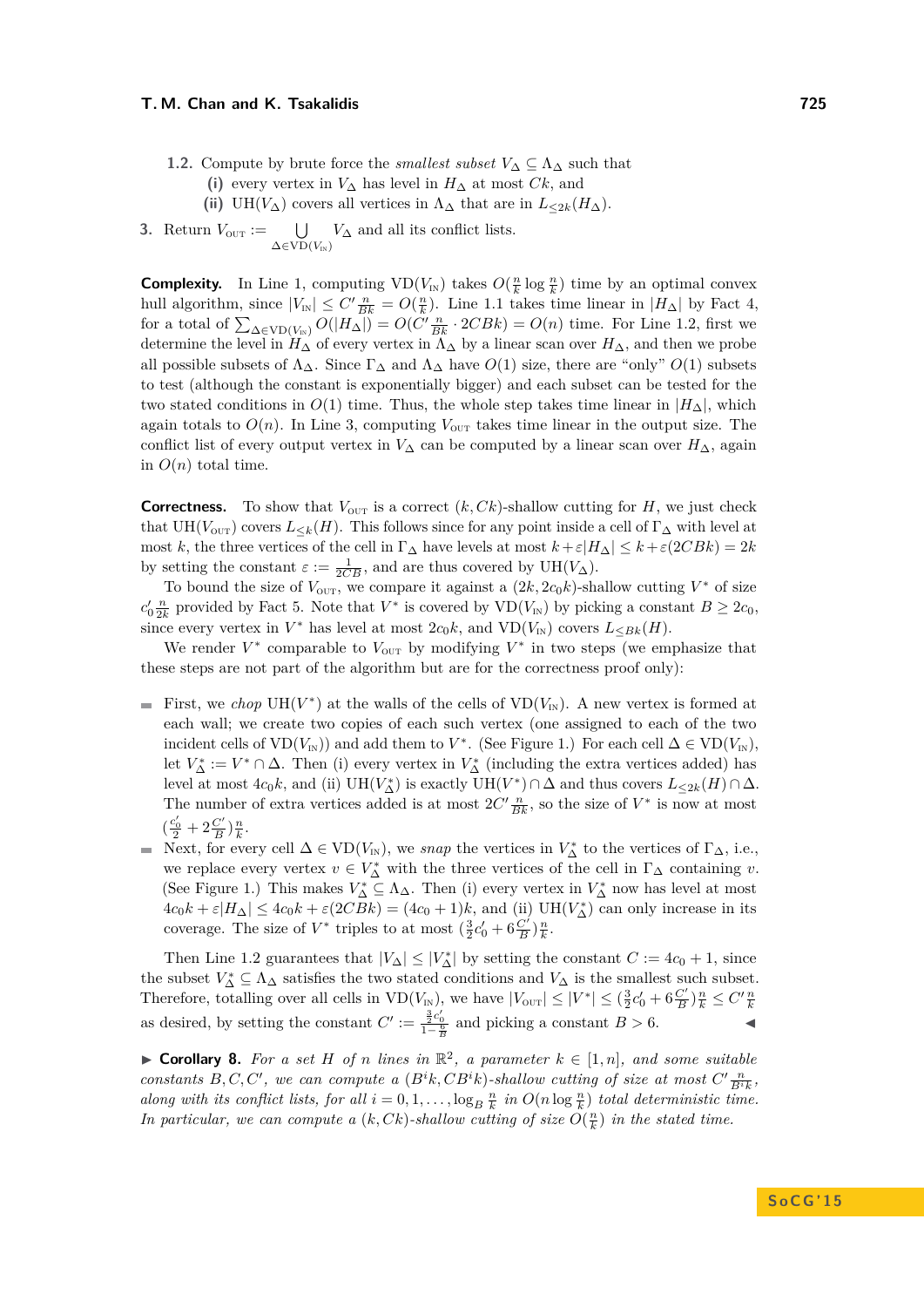<span id="page-7-1"></span>

**Figure 1** Modifying *V* <sup>∗</sup> by *chopping* (adding points marked by black squares) and *snapping* (replacing a point with three points indicated by white arrows). The cutting  $\Gamma_{\Delta}$  is shown in dashed lines, and its vertices  $\Lambda_{\Delta}$  are marked by crosses.

**Proof.** By Theorem [7,](#page-5-3) the running time  $T(n, k)$  satisfies the recurrence

$$
T(n,k) = T(n,Bk) + O\left(n + \frac{n}{k}\log\frac{n}{k}\right),\,
$$

with the trivial base case  $T(n,n) = O(n)$ . The recurrence solves to  $T(n,k) = O(n \log_B \frac{n}{k})$  +  $O\left(\frac{n}{k}\log\frac{n}{k}\right)\sum_{i=0}^{\log_B\frac{n}{k}}\frac{1}{B^i}=O(n\log\frac{n}{k})$ )*.* J

# <span id="page-7-0"></span>**4 A 3-d Shallow Cutting Algorithm**

We now extend the approach from the previous section to 3-d. We need to incorporate planar separators in the algorithm and further new ideas in the analysis.

▶ **Theorem 9.** For a set *H* of *n* planes in  $\mathbb{R}^3$ , a parameter  $k \in [1, n]$  and some suitable *constants*  $B, C, C'$ , given a  $(Bk, CBk)$ -shallow cutting  $V_{\text{IN}}$  for *H* of size at most  $C' \frac{n}{Bk}$  along *with its conflict lists, we can compute a*  $(k, Ck)$ -shallow cutting  $V_{\text{OUT}}$  for H of size at most  $C'\frac{n}{k}$  along with its conflict lists in  $O(n + \frac{n}{k} \log \frac{n}{k})$  deterministic time.

**Proof.**

**Algorithm.** Let  $\varepsilon$  and  $t$  be constants to be set later.

- **0.** Group the faces of  $UH(V_{IN})$  into regions by applying Fact [6](#page-5-1) with parameter *t*. The union of the cells of  $VD(V_{IN})$  defined by the triangles in a region will be called a *supercell* of  $VD(V_{IN}).$
- 1. For each *supercell*  $\Delta$  of VD( $V_{\text{IN}}$ ):
	- **1.1.** Do as in Line [1.](#page-5-2)1 of the algorithm in Section [3.](#page-5-0)
	- **1.2.** Do as in Line [1.](#page-5-2)2 of the algorithm in Section [3.](#page-5-0)
- **2.** Do as in Line [3](#page-6-0) of the algorithm in Section [3.](#page-5-0)

**Complexity.** Line 0 takes  $O(\frac{n}{k} \log \frac{n}{k})$  time by Fact [6,](#page-5-1) since  $|V_{\text{IN}}| \leq C' \frac{n}{Bk} = O(\frac{n}{k})$ . Lines 1.1, 1.2, and 2 take  $O(n + \frac{n}{k} \log \frac{n}{k})$  time by an analysis similar to Section [3,](#page-5-0) since each supercell still has *O*(1) complexity for *t* constant.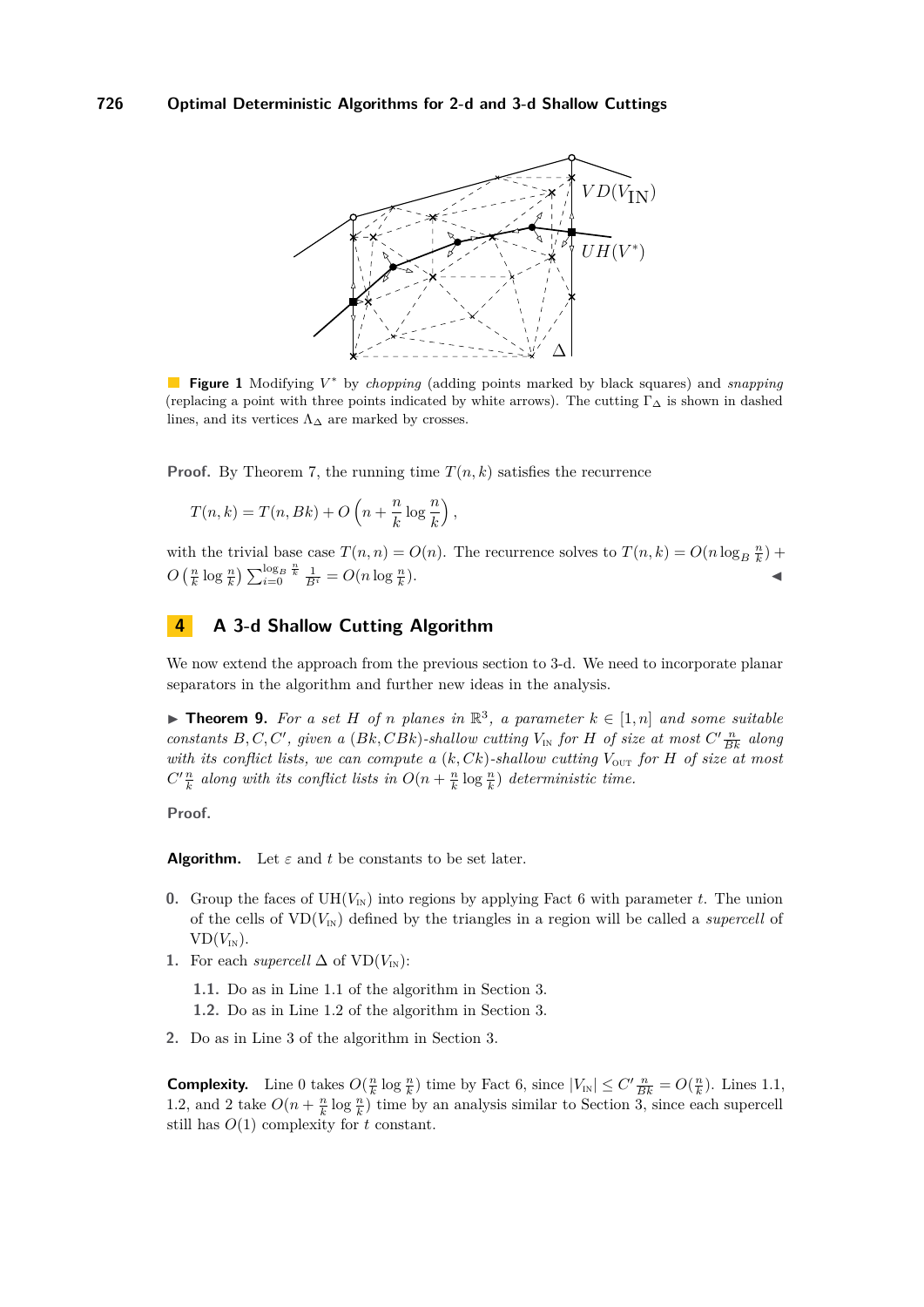<span id="page-8-0"></span>

**Figure 2** Replacing the concave chain  $UH(S_w)$  with a sparse concave chain  $UH(S'_w)$  at a wall w of a supercell of  $VD(V_{IN})$ . The set  $S'_w$  is a planar shallow cutting.

**Correctness.** By the same argument as in Section [3,](#page-5-0) we see that  $V_{\text{OUT}}$  is a correct  $(k, Ck)$ shallow cutting for *H*, this time by setting the constant  $\varepsilon := \frac{1}{3tCB}$ , since  $|H_{\Delta}| \leq 3tCBk$  for each supercell  $\Delta$  of VD( $V_{\text{IN}}$ ).

As in Section [3,](#page-5-0) we bound the size of  $V_{\text{OUT}}$  by comparing it against a  $(2k, 2c_0k)$ -shallow cutting  $V^*$  of size  $c'_0 \frac{n}{2k}$  provided by Fact [5.](#page-4-2) As before,  $V^*$  is covered by  $VD(V_{\text{IN}})$ , this time by picking a constant  $B \geq 6c_0$ .

We render  $V^*$  comparable to  $V_{\text{OUT}}$  by modifying  $V^*$  in three steps, the second of which is new (again these steps are not part of the algorithm but are for the correctness proof only):

- First, we *chop*  $UH(V^*)$  at the walls of the supercells of  $VD(V_{IN})$ . A new planar concave  $\rightarrow$ chain of vertices is formed at each wall; we create two copies of the chain (one assigned to each of the two incident cells of  $VD(V_{N})$  and add their vertices to  $V^*$ . For each supercell  $\Delta$  of  $VD(V_{\text{IN}})$ , let  $V_{\Delta}^* := V^* \cap \Delta$ . Then (i) every vertex in  $V_{\Delta}^*$  has level at most  $6c_0k$ , and (ii) UH( $V^*_{\Delta}$ ) ∩  $\Delta$  is exactly UH( $V^*$ ) ∩  $\Delta$  and thus covers  $L_{\leq 2k}(H)$  ∩  $\Delta$ . Unfortunately we do not have good enough bounds on the number of extra vertices added to *V* ∗ .
- To reduce the size of  $V^*$ , we *replace* the chain  $S_w$  of vertices at every wall *w* of a supercell  $\overline{\phantom{a}}$ with a *sparser* set  $S'_w$  of vertices defined as follows. (See Figure [2.](#page-8-0)) Let  $H_w$  be the set of planes in *H* intersecting *w*, and let  $S'_w$  be a planar  $(6c_0k, 6c_0^2k)$ -shallow cutting provided by Fact [5](#page-4-2) for the intersection of  $H_w$  with the vertical plane through  $w$  (a set of lines). Let  $\sigma_w$  be the slab delimited by the two vertical lines through the two subwalls of *w*. We clip UH( $S'_w$ ) to  $\sigma_w$ , add the two new vertices to  $S'_w$ , and remove any vertices outside  $\sigma_w$ . Observe that  $S'_w$  is covered by *w* (and thus by  $VD(V_{N})$ ) by picking a constant  $B \geq 12c_0^2$ , because every vertex in  $S'_w$  (including the two extra vertices added) has level in  $H_w$  at most  $12c_0^2k$ , and *w* covers  $L_{\leq Bk}(H) \cap \sigma_w = L_{\leq Bk}(H_w) \cap \sigma_w$ .

Then (i) every vertex in  $V_{\Delta}^*$  now has level (in *H*) at most  $12c_0^2k$ , and (ii)  $UH(V_{\Delta}^*)$  can only increase in its coverage, because each old set  $S_w$  is contained in  $L_{\leq 6c_0k}(H) \cap \sigma_w$  and the new concave chain  $UH(S_w')$  covers  $L_{\leq 6c_0k}(H) \cap \sigma_w$ .

For each wall *w*, the size of  $S'_w$  is at most  $c'_0 \frac{|H_w|}{6c_0k} \le c'_0 \frac{2CBk}{6c_0k} = \frac{c'_0CB}{3c_0}$ . The number of walls of the supercells is at most  $a'_0 \frac{|V_{\text{IN}}|}{\sqrt{t}} \leq \frac{a'_0 C'}{B \sqrt{t}}$  $\frac{a_0 \sigma}{B \sqrt{t}}$  $\frac{n}{k}$ . Thus, the total number of extra vertices added to  $V^*$  (two copies included) is at most  $\frac{2a'_0c'_0CC'}{a_0c_0T}$  $rac{a_0c_0}{c_0\sqrt{t}}$  $\frac{n}{k}$ , and the size of  $V^*$  is now at most  $\left(\frac{c'_0}{2} + \frac{2a'_0c'_0CC'}{3c_0\sqrt{t}}\right)$  $\frac{a'_0c'_0CC'}{3c_0\sqrt{t}}$   $\Big)\frac{n}{k}$ .

For every supercell  $\Delta$  of  $VD(V_{\text{IN}})$ , we *snap* the vertices in  $V_{\Delta}^*$  to vertices of  $\Gamma_{\Delta}$  i.e., we replace every vertex  $v \in V^*_{\Delta}$  with the four vertices of the cell in  $\Gamma_{\Delta}$  containing *v*. This makes  $V_{\Delta}^* \subseteq \Lambda_{\Delta}$ . Then (i) every vertex in  $V_{\Delta}^*$  now has level at most  $12c_0^2k + \varepsilon|H_{\Delta}| \leq$  $12c_0^2k + \varepsilon(3tCBk) = (12c_0^2 + 1)k$ , and (ii)  $UH(V^*_{\Delta})$  can only increase in its coverage. The size of  $V^*$  quadruples to at most  $(2c'_0 + \frac{8a'_0c'_0CC'}{3c_0\sqrt{t}})$  $\frac{a'_0c'_0CC'}{3c_0\sqrt{t}}$   $\Big)\frac{n}{k}$ .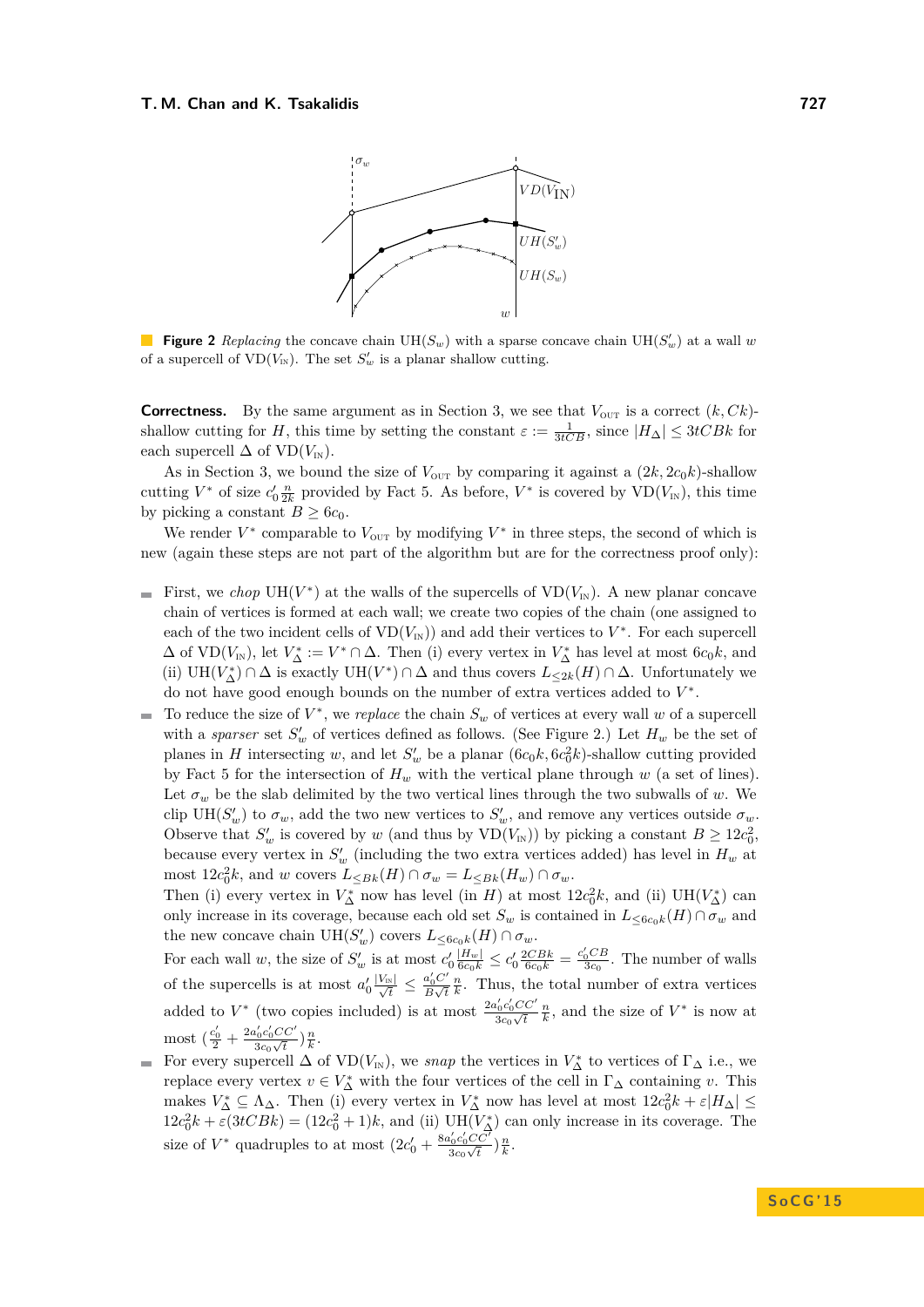Then Line [1.](#page-5-2)2 guarantees that  $|V_{\Delta}| \leq |V_{\Delta}^*|$  by setting the constant  $C := 12c_0^2 + 1$ . Therefore, totalling over all cells in  $VD(V_{N})$ , we have  $|V_{\text{OUT}}| \leq |V^*| \leq (2c'_0 + \frac{8a'_0c'_0CC'}{3c_0\sqrt{t}})$  $\frac{a'_0 c'_0 CC'}{3c_0 \sqrt{t}}$   $\Big) \frac{n}{k} \leq C' \frac{n}{k}$  as desired, by setting the constant  $C' := \frac{2c_0'}{8a'}$  $\frac{8a'_0c'_0C}{1-\frac{2c_0G}{a}}$  $rac{0}{3c_0\sqrt{t}}$ and picking any constant  $t > (\frac{8a'_0c'_0C}{3c_0})^2$ .

As in Section [3,](#page-5-0) it follows that:

▶ **Corollary 10.** For a set *H* of *n* planes in  $\mathbb{R}^3$ , a parameter  $k \in [1, n]$ , and some suitable *constants*  $B, C, C'$ , we can compute a  $(B<sup>i</sup>k, CB<sup>i</sup>k)$ -shallow cutting of size at most  $C'$ <sub> $\frac{n}{B<sup>i</sup>k}$ </sub>, *along with its conflict lists, for all*  $i = 0, 1, \ldots, \log_B \frac{n}{k}$  *in*  $O(n \log \frac{n}{k})$  *total deterministic time.* In particular, we can compute a  $(k, Ck)$ -shallow cutting of size  $O(\frac{n}{k})$  in the stated time.

### <span id="page-9-0"></span>**5 Final Remarks**

We remark that concentrating on the  $k = \Theta(\frac{n}{r})$  case is indeed without loss of generality our algorithms can be easily applied to construct *k*-shallow  $\frac{1}{r}$ -cuttings for any *k* and *r*. Matoušek [\[25\]](#page-11-0) proved the existence of such cuttings of size  $O(r^{\lfloor d/2 \rfloor} (\frac{kr}{n} + 1)^{\lceil d/2 \rceil})$ . We can construct cuttings of this size with the following time bounds for  $d \in \{2,3\}$ , which are optimal if we are required to output all conflict lists (since the worst-case total size is  $\Theta(r^{\lfloor d/2 \rfloor}(\frac{kr}{n}+1)^{\lceil d/2 \rceil}\frac{n}{r}))$ :

▶ **Corollary 11.** *For a set H of n lines in*  $\mathbb{R}^2$  *and parameters*  $k, r \in [1, n]$ *, we can compute a k*-shallow  $\frac{1}{r}$ -shallow cutting of size  $O(r(\frac{kr}{n} + 1))$ , along with its conflict lists, in  $O(n \log r + 1)$  $r(\frac{kr}{n} + 1)\frac{n}{r})$  *deterministic time.* 

*For a set H of n planes in*  $\mathbb{R}^3$  *and parameters*  $k, r \in [1, n]$ *, we can compute a k*-shallow  $\frac{1}{r}$ -shallow cutting of size  $O(r(\frac{kr}{n}+1)^2)$ , along with its conflict lists, in  $O(n \log r + r(\frac{kr}{n}+1)^2 \frac{n}{r})$ *deterministic time.*

**Proof.** If  $k \leq \frac{n}{cr}$  for a suitable constant *c*, then we can just apply our algorithm to compute a  $\frac{n}{cr}$ -shallow  $\frac{1}{r}$ -cutting of size  $O(r)$  in  $O(n \log r)$  deterministic time.

So assume  $k > \frac{n}{cr}$ . We first apply our algorithm to compute a *k*-shallow  $\frac{ck}{n}$ -cutting of size  $O(\frac{n}{k})$  in  $O(n \log \frac{n}{k}) = O(n \log r)$  deterministic time. Inside each cell  $\Delta$  of this cutting, the conflict list  $H_{\Delta}$  has size at most *ck* and we compute a standard  $\frac{n/r}{ck}$ -cutting of  $H_{\Delta}$ of size  $O((\frac{k}{n/r})^d)$  in deterministic time  $O(k(\frac{k}{n/r})^{d-1})$  by known results (e.g., Chazelle's algorithm  $[14]$ , or in the  $d = 2$  case, our algorithm from the appendix). This yields a k-shallow  $\frac{1}{r}$ -cutting of H of total size  $O(\frac{n}{k} \cdot (\frac{k}{n/r})^d)$  in total time  $O(n \log r + \frac{n}{k} \cdot k(\frac{k}{n/r})^{d-1})$ . The size and time bounds are exactly as stated.

We should mention that despite their conceptual simplicity, our algorithms are not likely to be practical in their present form, because of the huge hidden constant factors.

Our approach of incorporating brute-force search and comparing the cost of our solution to that of an optimal solution was inspired by approximation algorithms. An interesting problem is to actually find PTASes to compute the minimum-size (shallow or standard) cutting, or compute cuttings with constant factors approaching the worst-case optimum [\[26\]](#page-11-9), with comparable running time.

The optimality of the  $O(n \log r)$  time bound assumes a comparison-based model, but it remains to be seen if there are faster algorithms to compute a single shallow cutting in the word RAM model for integer input [\[13\]](#page-10-19).

Generalization of our shallow cutting algorithms to higher dimensions is also open; odd dimensions appear particularly challenging.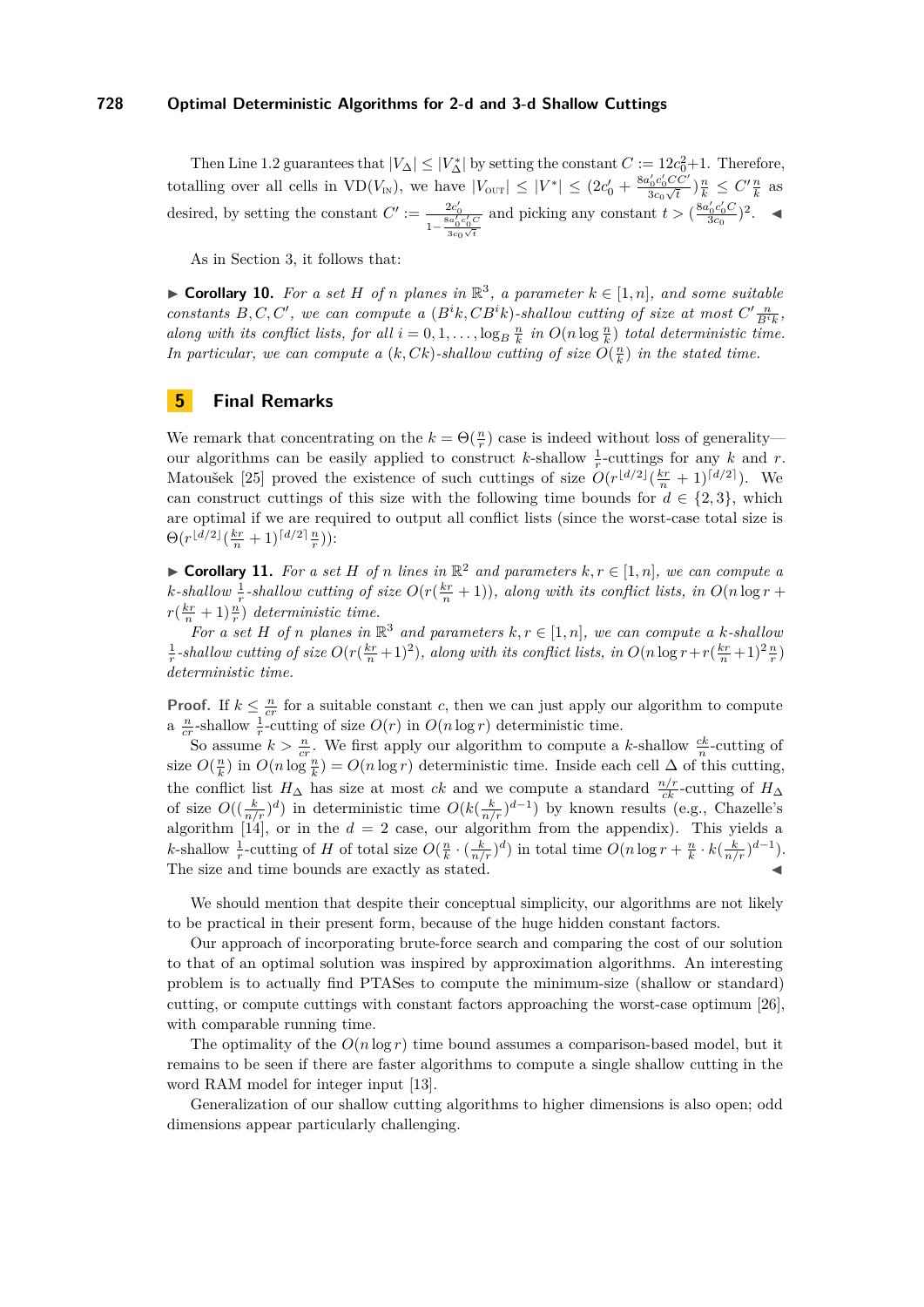#### **References**

- <span id="page-10-9"></span>**1** Peyman Afshani and Timothy M. Chan. Optimal halfspace range reporting in three dimensions. In *Proceedings of the Twentieth Annual ACM-SIAM Symposium on Discrete Algorithms*, SODA '09, pages 180–186. SIAM, 2009.
- <span id="page-10-6"></span>**2** Peyman Afshani, Timothy M. Chan, and Konstantinos Tsakalidis. Deterministic rectangle enclosure and offline dominance reporting on the RAM. In *Proceedings of the Forty-First International Colloquium on Automata, Languages, and Programming, Part I*, ICALP '14, pages 77–88, 2014.
- <span id="page-10-5"></span>**3** Peyman Afshani and Konstantinos Tsakalidis. Optimal deterministic shallow cuttings for 3d dominance ranges. In *Proceedings of the Twenty-Fifth Annual ACM-SIAM Symposium on Discrete Algorithms*, SODA '14, pages 1389–1398. SIAM, 2014.
- <span id="page-10-2"></span>**4** Pankaj K. Agarwal. Partitioning arrangements of lines I: An efficient deterministic algorithm. *Discrete & Computational Geometry*, 5(1):449–483, 1990.
- <span id="page-10-3"></span>**5** Pankaj K. Agarwal. *Intersection and Decomposition Algorithms for Planar Arrangements*. Cambridge University Press, New York, NY, USA, 1991.
- <span id="page-10-16"></span>**6** Pankaj K. Agarwal, Boris Aronov, Timothy M. Chan, and Micha Sharir. On levels in arrangements of lines, segments, planes, and triangles. *Discrete & Computational Geometry*, 19(3):315–331, 1998.
- <span id="page-10-11"></span>**7** Gerth Stølting Brodal and Riko Jacob. Dynamic planar convex hull with optimal query time. In *Proceedings of the Seventh Scandinavian Workshop on Algorithm Theory*, SWAT '00, pages 57–70, 2000.
- <span id="page-10-12"></span>**8** Gerth Stølting Brodal and Riko Jacob. Dynamic planar convex hull. In *Proceedings of the Forty-Third Symposium on Foundations of Computer Science*, FOCS '02, pages 617–626. IEEE, 2002. Current draft of full paper at https://pwgrp1.inf.ethz.ch/Current/DPCH/Journal/topdown.pdf.
- <span id="page-10-10"></span>**9** Timothy M. Chan. Random sampling, halfspace range reporting, and construction of (≤ *k*) levels in three dimensions. *SIAM Journal on Computing*, 30(2):561–575, 2000.
- <span id="page-10-13"></span>**10** Timothy M. Chan. Low-dimensional linear programming with violations. *SIAM Journal on Computing*, 34(4):879–893, April 2005.
- <span id="page-10-14"></span>**11** Timothy M. Chan. Three problems about dynamic convex hulls. *International Journal of Computational Geometry & Applications*, 22(04):341–364, 2012.
- <span id="page-10-7"></span>**12** Timothy M. Chan, Kasper Green Larsen, and Mihai Pǎtrascu. Orthogonal range searching on the RAM, revisited. In *Proceedings of the Twenty-Seventh Symposium on Computational Geometry*, SOCG '11, pages 1–10. ACM, 2011.
- <span id="page-10-19"></span>13 Timothy M. Chan and Mihai Pǎtraşcu. Transdichotomous results in computational geometry, I: point location in sublogarithmic time. *SIAM J. Comput.*, 39(2):703–729, 2009.
- <span id="page-10-4"></span>**14** Bernard Chazelle. Cutting hyperplanes for divide-and-conquer. *Discrete & Computational Geometry*, 9(1):145–158, 1993.
- <span id="page-10-1"></span>**15** Bernard Chazelle and Joel Friedman. A deterministic view of random sampling and its use in geometry. *Combinatorica*, 10(3):229–249, 1990.
- <span id="page-10-0"></span>**16** Kenneth L. Clarkson. New applications of random sampling in computational geometry. *Discrete & Computational Geometry*, 2:195–222, 1987.
- <span id="page-10-8"></span>**17** Martin E. Dyer. Linear time algorithms for two- and three-variable linear programs. *SIAM Journal on Computing*, 13(1):31–45, 1984.
- <span id="page-10-17"></span>**18** Greg N. Frederickson. Fast algorithms for shortest paths in planar graphs, with applications. *SIAM Journal on Computing*, 16(6):1004–1022, 1987.
- <span id="page-10-18"></span>**19** Michael T. Goodrich. Planar separators and parallel polygon triangulation. *Journal of Computer and System Sciences*, 51(3):374–389, 1995.
- <span id="page-10-15"></span>**20** Sariel Har-Peled, Haim Kaplan, Micha Sharir, and Shakhar Smorodinsky. Epsilon-nets for halfspaces revisited. *CoRR*, abs/1410.3154, 2014.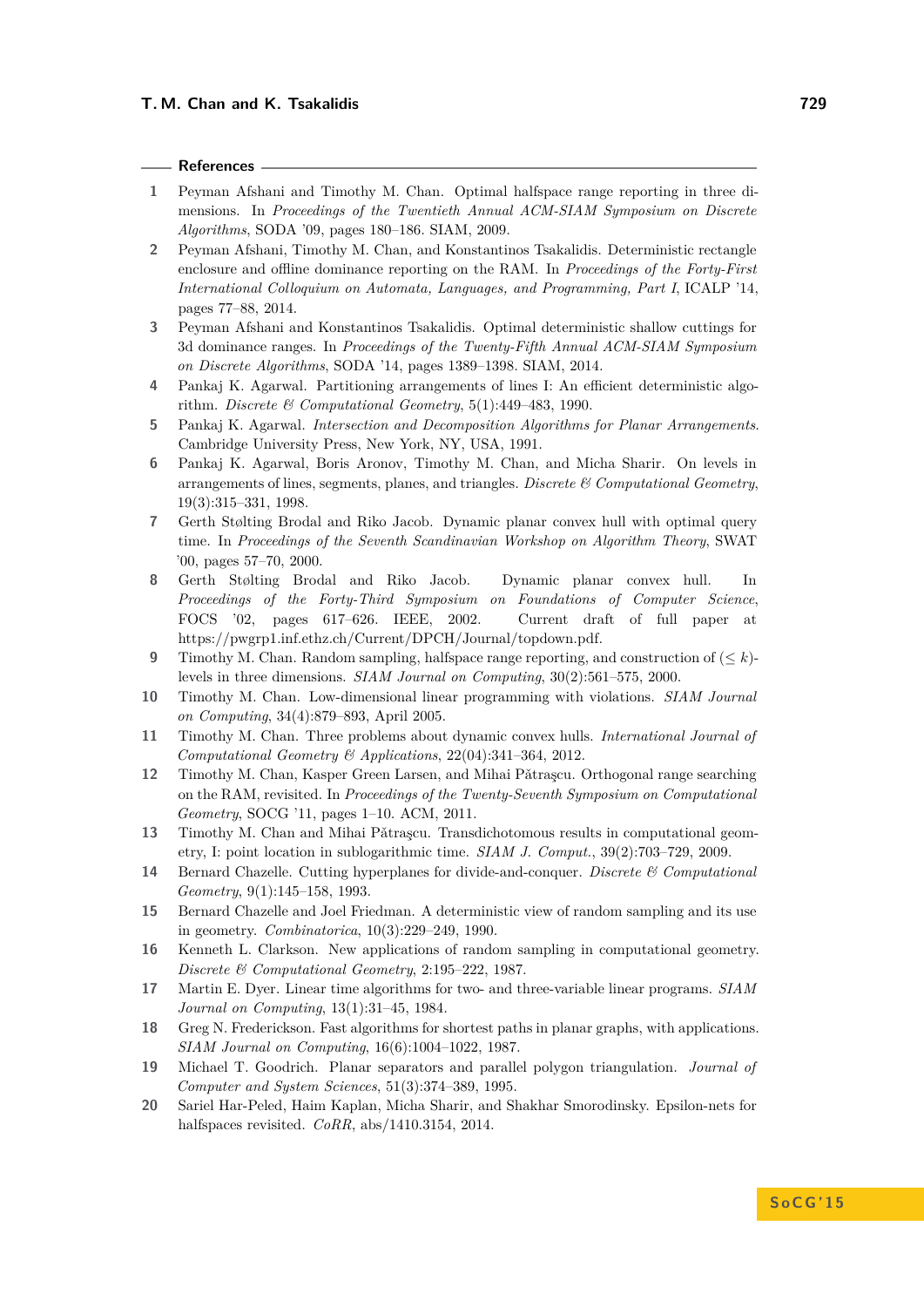- <span id="page-11-2"></span>**21** David Haussler and Emo Welzl.  $\epsilon$ -nets and simplex range queries. *Discrete & Computational Geometry*, 2(1):127–151, 1987.
- <span id="page-11-8"></span>**22** Richard J. Lipton and Robert E. Tarjan. A separator theorem for planar graphs. *SIAM Journal on Applied Mathematics*, 36(2):177–189, 1979.
- <span id="page-11-3"></span>**23** Jiří Matoušek. Construction of *ε*-nets. *Discrete & Computational Geometry*, 5(1):427–448, 1990.
- <span id="page-11-4"></span>**24** Jiří Matoušek. Cutting hyperplane arrangements. *Discrete & Computational Geometry*, 6(1):385–406, 1991.
- <span id="page-11-0"></span>**25** Jiří Matoušek. Reporting points in halfspaces. *Computational Geometry*, 2(3):169–186, 1992.
- <span id="page-11-9"></span>**26** Jiří Matoušek. On constants for cuttings in the plane. *Discrete & Computational Geometry*, 20(4):427–448, 1998.
- <span id="page-11-7"></span>**27** Nimrod Megiddo. Linear-time algorithms for linear programming in *R*<sup>3</sup> and related problems. *SIAM Journal on Computing*, 12(4):759–776, 1983.
- <span id="page-11-5"></span>**28** Nimrod Megiddo. Linear programming in linear time when the dimension is fixed. *Journal of the ACM*, 31(1):114–127, 1984.
- <span id="page-11-1"></span>**29** Edgar A. Ramos. On range reporting, ray shooting and *k*-level construction. In *Proceedings of the Fifteenth Annual Symposium on Computational Geometry*, SoCG '99, pages 390–399. ACM, 1999.
- <span id="page-11-6"></span>**30** Edgar A. Ramos. Deterministic algorithms for 3-d diameter and some 2-d lower envelopes. In *Proceedings of the Sixteenth Annual Symposium on Computational Geometry*, SoCG '00, pages 290–299. ACM, 2000.

# **A Appendix: A 2-d Standard Cutting Algorithm**

In this appendix, we describe how our ideas can be used to rederive known results by Matoušek [\[24\]](#page-11-4) and Chazelle [\[14\]](#page-10-4) for standard cuttings in 2-d.

As before, it will be more convenient to work with the parameter  $K := \frac{n}{r}$  instead of *r*. The target  $O(nr)$  time bound becomes  $O(\frac{n^2}{K})$  $\frac{n^2}{K}$ ). Our cuttings will be the vertical decompositions of noncrossing line segments. Given a set *S* of noncrossing line segments inside a cell  $\Delta$ , we define the *vertical decomposition* VD(*S*) to be the subdivision into trapezoids, obtained by drawing a vertical upward/downward ray at each vertex till the ray hits another segment. We define  $VD_{\Delta}(S)$  to be  $VD(S)$  clipped inside a given cell  $\Delta$ .

▶ **Theorem 12.** For a set *H* of *n* lines in  $\mathbb{R}^2$ , a parameter  $K \in [1, n]$  and suitable constants *B*, *C*, given a  $\frac{BK}{n}$ -cutting  $T_{\text{IN}}$  for *H* of size at most  $C(\frac{n}{BK})^2$  along with its conflict lists, we *can compute a*  $\frac{K}{n}$ -cutting  $T_{\text{OUT}}$  *for H of size at most*  $C(\frac{n}{K})^2$  *along with its conflict lists in*  $O(\frac{n^2}{K})$  $\frac{n^2}{K}$ ) deterministic time.

**Proof.**

**Algorithm.** Let  $\varepsilon$  be a constant to be set later.

- **1.** For each cell  $\Delta \in T_{\text{IN}}$ :
	- **1.1.** Compute by Fact [4](#page-4-1) an  $\varepsilon$ -cutting  $\Gamma_{\Delta}$  for  $H_{\Delta}$  of  $O(1)$  size, where the cells are clipped (and re-triangulated) to lie within  $\Delta$ . Further refine the cells of  $\Gamma_{\Delta}$  by drawing a vertical line at every vertex of  $\Gamma_{\Delta}$ . Let  $\Lambda_{\Delta}$  be the set of vertices that define the cells of (the refined)  $\Gamma_{\Delta}$ .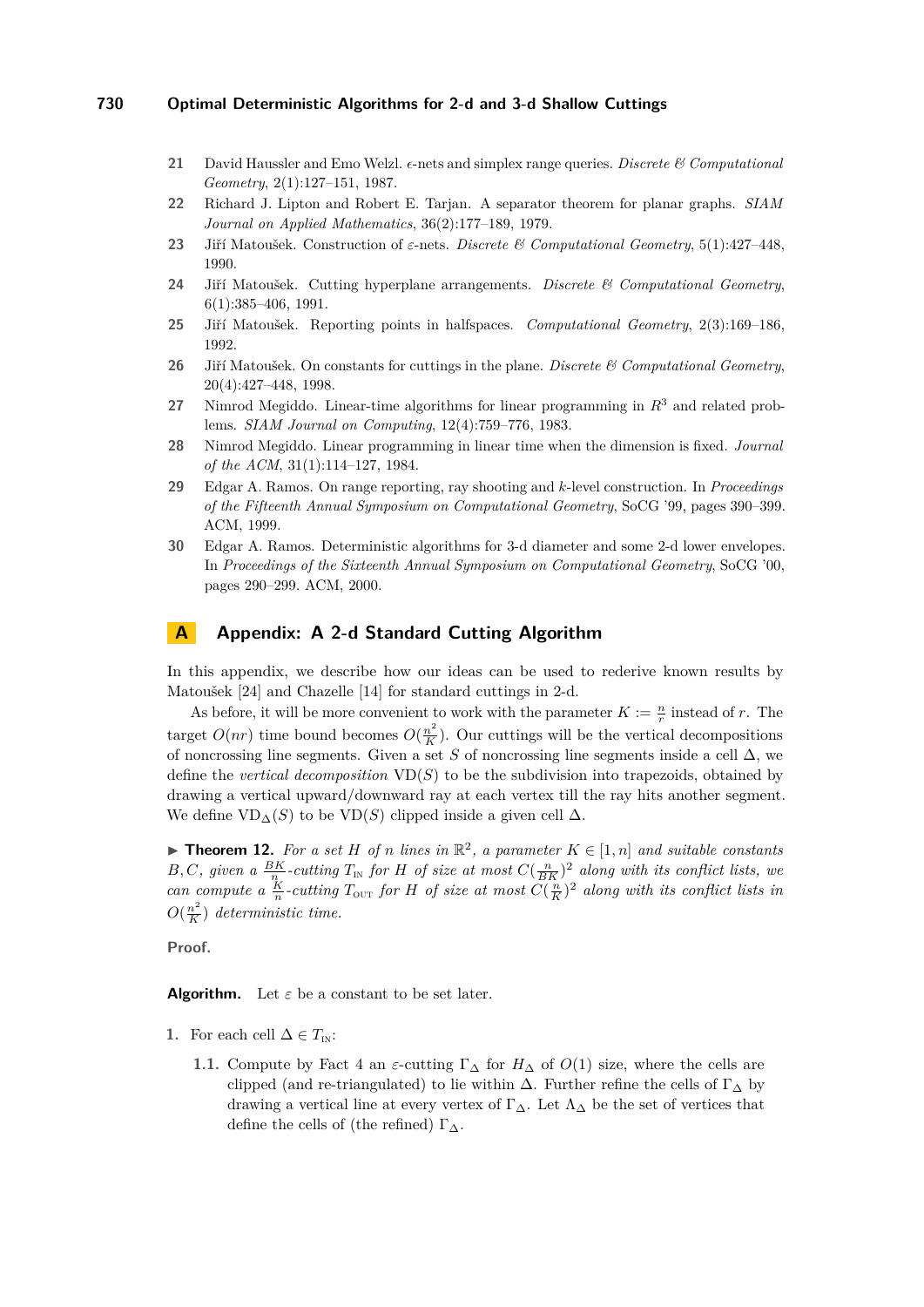<span id="page-12-0"></span>

**Figure 3** *Simplifying* a level.

- **1.2.** Compute by brute force the *smallest set* of noncrossing line segments *S*∆, whose endpoints are from  $\Lambda_{\Delta}$ , such that each trapezoid in  $VD_{\Delta}(S_{\Delta})$  intersects at most *K* lines of  $H_{\Delta}$ .
- 2. Return  $T_{\text{OUT}} := \bigcup_{\Delta \in T_{\text{IN}}} \text{VD}_{\Delta}(S_{\Delta})$  and all its conflict lists.

**Complexity.** Line 1.1 takes time linear in  $|H_{\Delta}|$  by Fact [4,](#page-4-1) for a total of  $\sum_{\Delta \in T_{\text{IN}}} O(|H_{\Delta}|)$  =  $O(C(\frac{n}{BK})^2 \cdot BK) = O(\frac{n^2}{K})$  $\binom{n^2}{K}$  time. For Line 1.2, we probe all possible sets  $S_{\Delta}$  of line segments with endpoints from  $\Lambda_{\Delta}$ . Since  $\Gamma_{\Delta}$  and  $\Lambda_{\Delta}$  have  $O(1)$  size, there are "only"  $O(1)$  sets to test and each set can be tested in  $O(|H_{\Delta}|)$  time. Thus, the whole step takes time linear in  $|H_{\Delta}|$ , which again totals to  $O(\frac{n^2}{K})$  $\frac{n^2}{K}$ ).

**Correctness.** Clearly  $T_{\text{OUT}}$  is a  $\frac{K}{n}$ -cutting for *H*. To bound the size of  $T_{\text{OUT}}$ , we compare it against some optimal  $\frac{K}{n}$ -cutting for *H* of size  $O((\frac{n}{K})^2)$ , specifically, the cutting produced by Matoušek's construction [\[23\]](#page-11-3) using levels. (We would have preferred a cleaner proof that compares  $T_{\text{OUT}}$  against an arbitrary optimal-size cutting, like in our earlier proofs, but were unable to make the details work.) We adapt his construction to incorporate our earlier ideas of *chopping* and *snapping*.

- We first pick a random index  $j_0 \in [1, 0.5K]$ . For each  $j \equiv j_0 \pmod{0.5K}$ , consider the *j*-level (the set of points on the arrangement with level *j*), which is an *x*-monotone chain. Since the arrangement has  $O(n^2)$  vertices in total, the expected total number of vertices in these chains is  $O(\frac{n^2}{K})$  $\frac{n^2}{K}$ ).
- We *chop* these chains into subchains at the boundaries of the cells of  $T_{\text{IN}}$ . Since the total  $\mathbf{r}$ number of vertices along cell boundaries is  $O(C(\frac{n}{BK})^2 \cdot BK) = O(\frac{C}{B})\frac{n^2}{K}$  $\frac{n^2}{K}$ , the expected total number of subchains created is at most  $O(\frac{C}{B})\frac{n^2}{K^2}$ .
- We *simplify* each subchain by selecting every 0*.*1*k*-th vertex from the subchain and  $\blacksquare$ forming a shorter *x*-monotone chain through these vertices, while keeping the start and end vertex. (See Figure [3.](#page-12-0)) Note that the levels of points on a simplified subchain can deviate from the original level by at most  $\pm 0.1K$ . Let  $S^*$  be the set of the edges of the simplified subchains. Since the size of a simplified subchain is at most one plus  $\frac{1}{0.1K}$ -th the original size of the subchain, the expected size of  $S^*$  is at most  $O(1 + \frac{C}{B})(\frac{n}{K})^2$ . We pick a  $j_0$  so that the size of  $S^*$  is at most its expectation.

For each boundary edge of the cells of  $T_{\text{IN}}$ , we subdivide it by selecting every 0.1*K*-th vertex of the arrangement lying on the edge. We add two copies of the resulting edges to  $S<sup>∗</sup>$  (one assigned to each of the two incident cells). Since the number of extra edges added is  $O(C(\frac{n}{BK})^2 \cdot \frac{BK}{0.1K}) = O(\frac{C}{B}(\frac{n}{K})^2)$ , the size of  $S^*$  remains at most  $O(1+\frac{C}{B})(\frac{n}{K})^2$ .